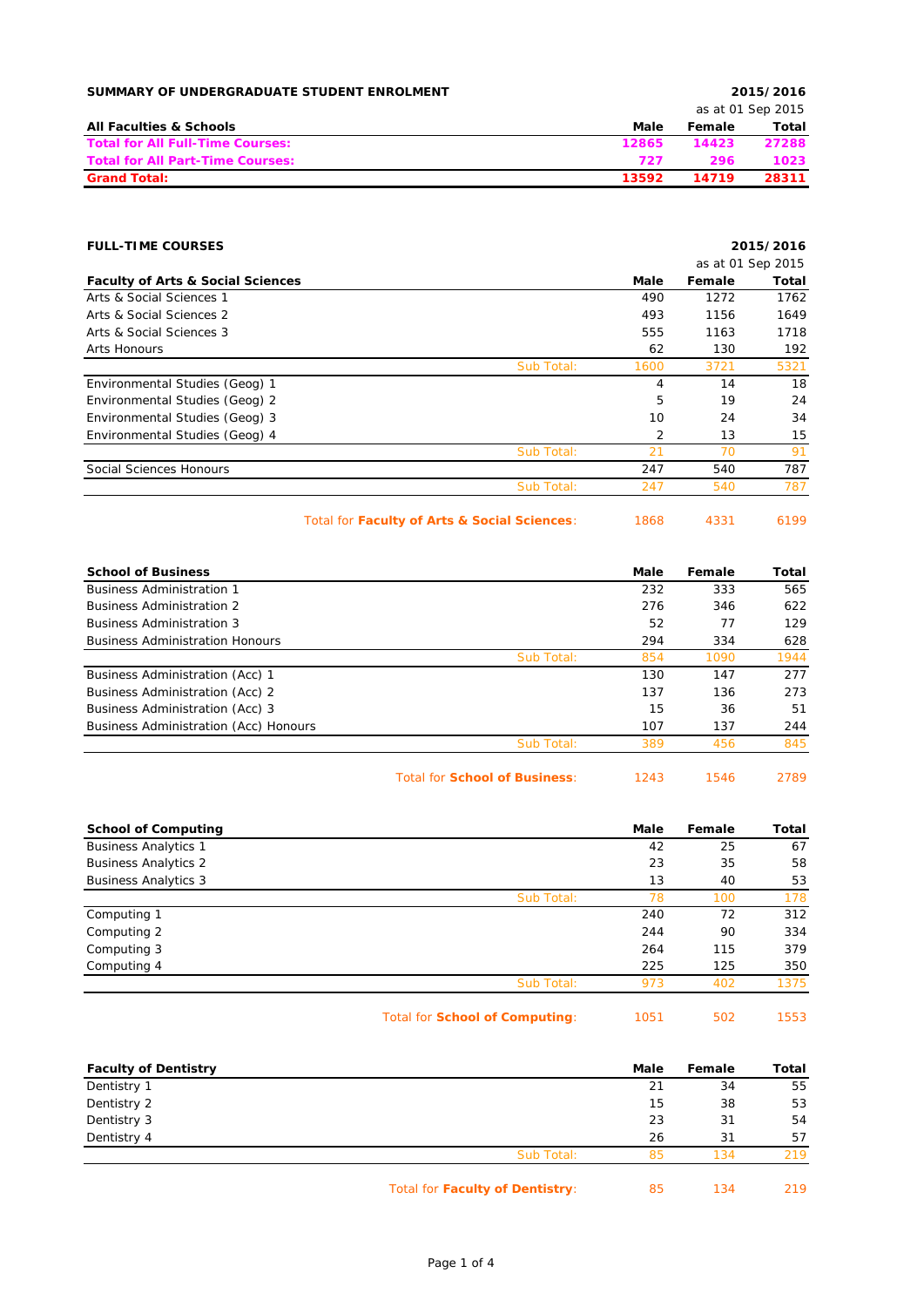| <b>School of Design &amp; Environment</b> | Male | Female | Total |
|-------------------------------------------|------|--------|-------|
| Architecture 1                            | 85   | 69     | 154   |
| Architecture 2                            | 50   | 66     | 116   |
| Architecture 3                            | 68   | 61     | 129   |
| Architecture 4                            | 137  | 136    | 273   |
| Sub Total:                                | 340  | 332    | 672   |
| Industrial Design 1                       | 18   | 31     | 49    |
| Industrial Design 2                       | 17   | 28     | 45    |
| Industrial Design 3                       | 31   | 40     | 71    |
| Industrial Design 4                       | 4    | 5      | 9     |
| Sub Total:                                | 70   | 104    | 174   |
| Project & Facilities Management 1         | 32   | 113    | 145   |
| Project & Facilities Management 2         | 36   | 88     | 124   |
| Project & Facilities Management 3         | 56   | 93     | 149   |
| Project & Facilities Management 4         | 29   | 81     | 110   |
| Sub Total:                                | 153  | 375    | 528   |
| Real Estate 1                             | 49   | 106    | 155   |
| Real Estate 2                             | 53   | 122    | 175   |
| Real Estate 3                             | 64   | 80     | 144   |
| Real Estate 4                             | 47   | 44     | 91    |
| Sub Total:                                | 213  | 352    | 565   |

Total for **School of Design & Environment**: 776 1163 1939

| <b>Faculty of Engineering</b>      |            | Male | Female         | <b>Total</b> |
|------------------------------------|------------|------|----------------|--------------|
| Engineering 1                      |            | 40   | 7              | 47           |
|                                    | Sub Total: | 40   | $\overline{7}$ | 47           |
| Chemical Engineering 1             |            | 235  | 78             | 313          |
| Chemical Engineering 2             |            | 232  | 76             | 308          |
| Chemical Engineering 3             |            | 199  | 100            | 299          |
| Chemical Engineering 4             |            | 203  | 61             | 264          |
|                                    | Sub Total: | 869  | 315            | 1184         |
| Engineering Science Programme 1    |            | 16   | $\overline{7}$ | 23           |
| Engineering Science Programme 2    |            | 12   | 8              | 20           |
| Engineering Science Programme 3    |            | 37   | 11             | 48           |
| Engineering Science Programme 4    |            | 24   | 7              | 31           |
|                                    | Sub Total: | 89   | 33             | 122          |
| <b>Environmental Engineering 1</b> |            | 35   | 22             | 57           |
| <b>Environmental Engineering 2</b> |            | 33   | 43             | 76           |
| <b>Environmental Engineering 3</b> |            | 42   | 52             | 94           |
| Environmental Engineering 4        |            | 45   | 21             | 66           |
|                                    | Sub Total: | 155  | 138            | 293          |
| Materials Science & Engineering 1  |            | 56   | 25             | 81           |
| Materials Science & Engineering 2  |            | 32   | 21             | 53           |
| Materials Science & Engineering 3  |            | 44   | 22             | 66           |
| Materials Science & Engineering 4  |            | 44   | 11             | 55           |
|                                    | Sub Total: | 176  | 79             | 255          |
| Bioengineering 1                   |            | 56   | 58             | 114          |
| Bioengineering 2                   |            | 38   | 46             | 84           |
| Bioengineering 3                   |            | 39   | 50             | 89           |
| Bioengineering 4                   |            | 53   | 38             | 91           |
|                                    | Sub Total: | 186  | 192            | 378          |
| Civil Engineering 1                |            | 59   | 48             | 107          |
| Civil Engineering 2                |            | 96   | 51             | 147          |
| Civil Engineering 3                |            | 77   | 47             | 124          |
| Civil Engineering 4                |            | 63   | 31             | 94           |
|                                    | Sub Total: | 295  | 177            | 472          |
| <b>Electrical Engineering 1</b>    |            | 86   | 22             | 108          |
| <b>Electrical Engineering 2</b>    |            | 227  | 76             | 303          |
| <b>Electrical Engineering 3</b>    |            | 105  | 40             | 145          |
| Electrical Engineering 4           |            | 180  | 83             | 263          |
|                                    | Sub Total: | 598  | 221            | 819          |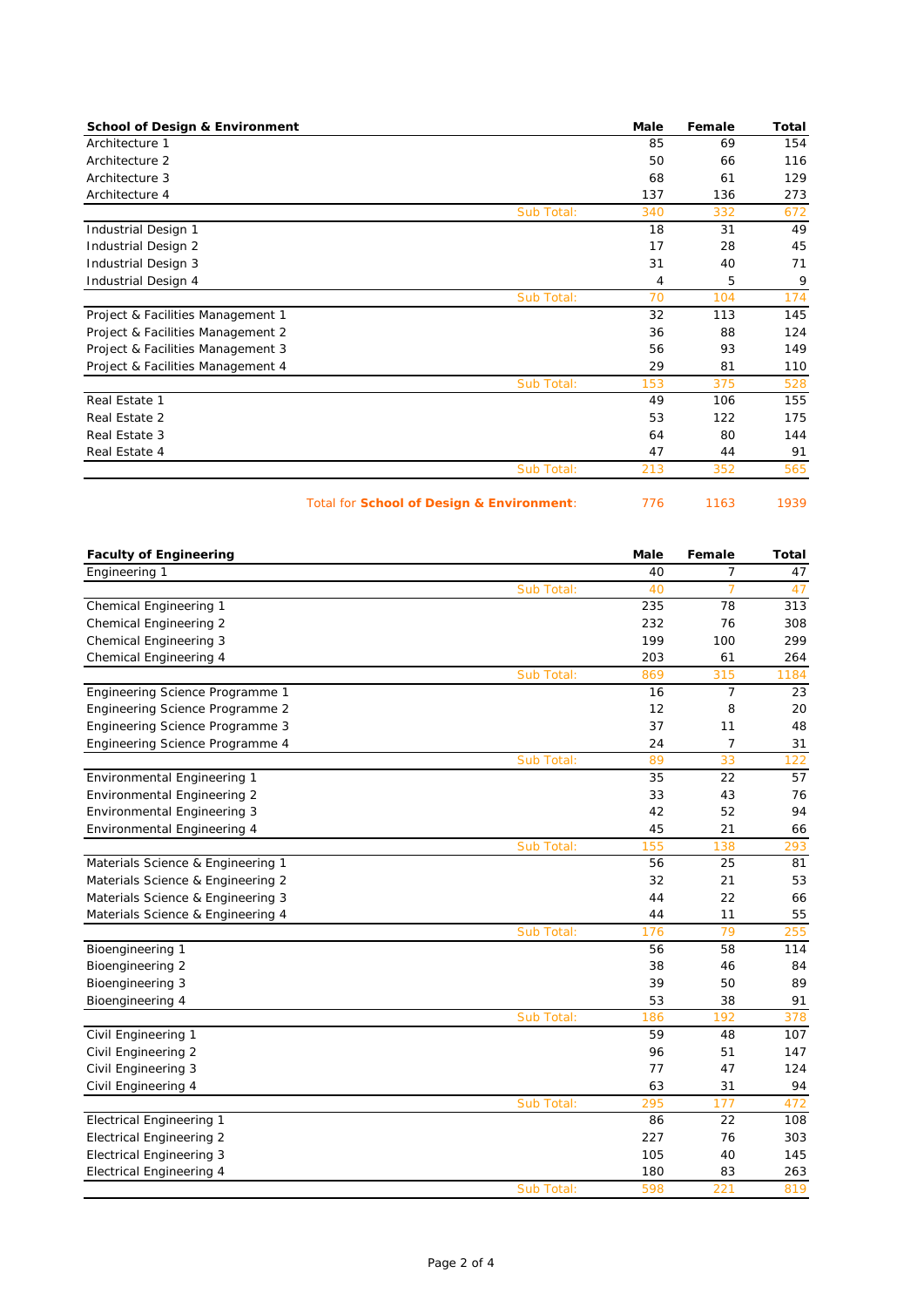| Industrial & Systems Engineering 1 |                                           | 63   | 50  | 113  |
|------------------------------------|-------------------------------------------|------|-----|------|
| Industrial & Systems Engineering 2 |                                           | 80   | 33  | 113  |
| Industrial & Systems Engineering 3 |                                           | 87   | 50  | 137  |
| Industrial & Systems Engineering 4 |                                           | 52   | 29  | 81   |
|                                    | Sub Total:                                | 282  | 162 | 444  |
| Mechanical Engineering 1           |                                           | 266  | 50  | 316  |
| Mechanical Engineering 2           |                                           | 329  | 66  | 395  |
| Mechanical Engineering 3           |                                           | 256  | 55  | 311  |
| Mechanical Engineering 4           |                                           | 291  | 49  | 340  |
|                                    | Sub Total:                                | 1142 | 220 | 1362 |
|                                    | Total for <b>BIE, CVE, EEE, ISE, MPE:</b> | 2503 | 972 | 3475 |
|                                    |                                           |      |     |      |

Total for **Faculty of Engineering**: 3832 1544 5376

| Joint Multi-Disciplinary Programmes |            | Male | Female | Total |
|-------------------------------------|------------|------|--------|-------|
| Computer Engineering 1              |            | 82   | 22     | 104   |
| Computer Engineering 2              |            | 82   | 25     | 107   |
| Computer Engineering 3              |            | 65   | 26     | 91    |
| Computer Engineering 4              |            | 88   | 24     | 112   |
|                                     | Sub Total: | 311  |        | 414   |
|                                     |            |      |        |       |

Total for **Joint Multi-Disciplinary Programmes**: 317 97 414

| <b>Faculty of Law</b>      |                           | Male | Female | Total |
|----------------------------|---------------------------|------|--------|-------|
| Law 1                      |                           | 146  | 96     | 242   |
| Law 2                      |                           | 133  | 98     | 231   |
| Law 3                      |                           | 140  | 98     | 238   |
| Law 4                      |                           | 130  | 100    | 230   |
|                            | Sub Total:                | 549  | 392    | 941   |
| Graduate LL.B. Programme 1 |                           |      | 4      | 11    |
| Graduate LL.B. Programme 2 |                           | 4    | 3      | 7     |
| Graduate LL.B. Programme 3 |                           | 5    | 5      | 10    |
|                            | Sub Total:                | 16   | 12     | 28    |
|                            | Total for Faculty of Law: | 565  | 404    | 969   |

| <b>Faculty of Science</b>      |                               | Male | Female | Total |
|--------------------------------|-------------------------------|------|--------|-------|
| Applied Science 3              |                               | 10   | 34     | 44    |
| <b>Applied Science Honours</b> |                               | 7    | 22     | 29    |
|                                | Sub Total:                    | 17   | 56     | 73    |
| Environmental Studies (Bio) 1  |                               | 14   | 27     | 41    |
| Environmental Studies (Bio) 2  |                               | 12   | 18     | 30    |
| Environmental Studies (Bio) 3  |                               | 9    | 23     | 32    |
| Environmental Studies (Bio) 4  |                               | 4    | 23     | 27    |
|                                | Sub Total:                    | 39   | 91     | 130   |
| Pharmacy 1                     |                               | 89   | 125    | 214   |
| Pharmacy 2                     |                               | 82   | 100    | 182   |
| Pharmacy 3                     |                               | 77   | 121    | 198   |
| Pharmacy 4                     |                               | 53   | 111    | 164   |
|                                | Sub Total:                    | 301  | 457    | 758   |
| Science 1                      |                               | 480  | 883    | 1363  |
| Science 2                      |                               | 463  | 644    | 1107  |
| Science 3                      |                               | 429  | 619    | 1048  |
| Science Honours                |                               | 303  | 422    | 725   |
|                                | Sub Total:                    | 1675 | 2568   | 4243  |
|                                | Total for Faculty of Science: | 2032 | 3172   | 5204  |